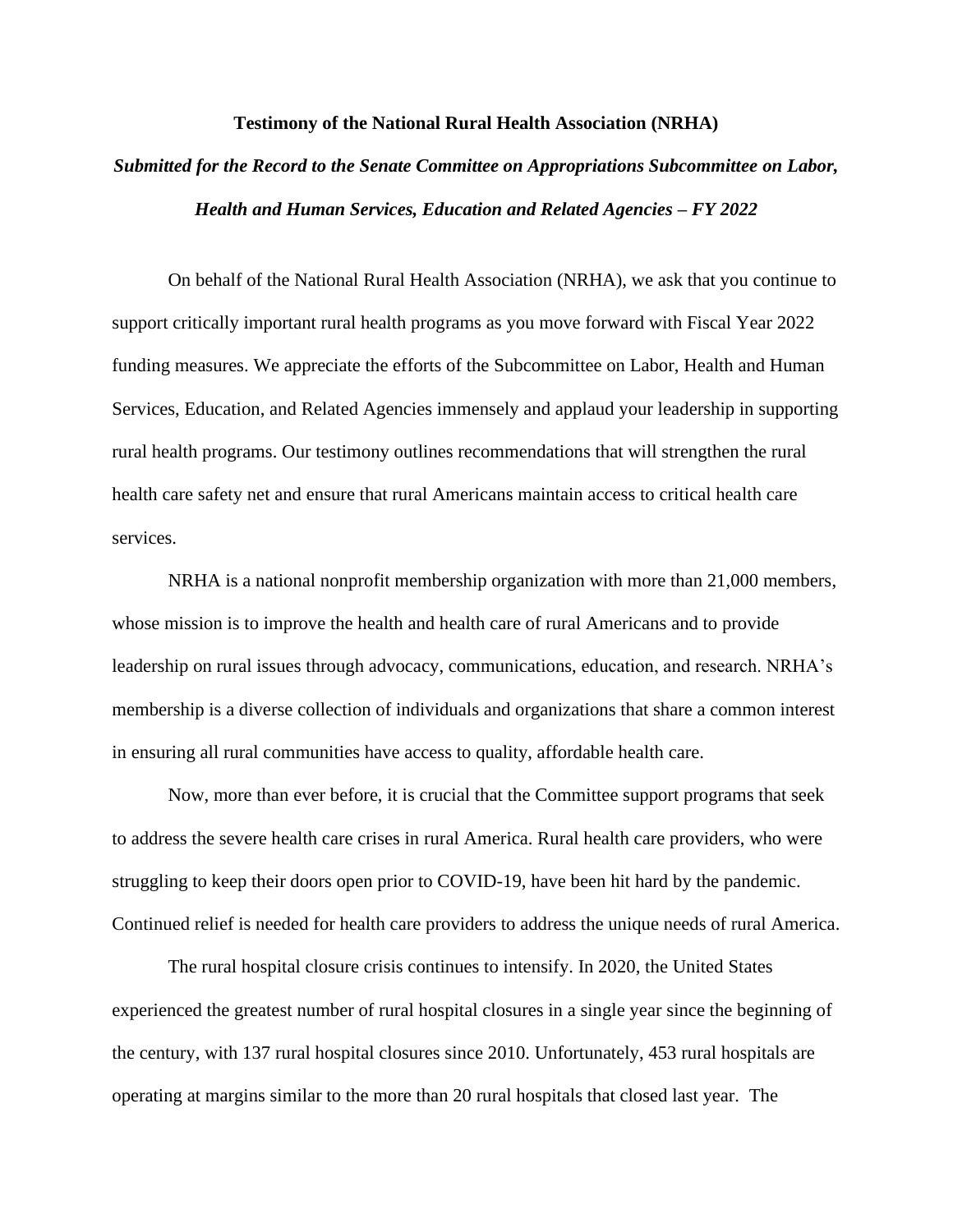pandemic has also exacerbated health care workforce shortages that have plagued rural communities for decades. Seventy-seven percent of rural counties are Health Professional Shortage Areas, and nine percent have no physicians at all. With far fewer physicians per capita, the maldistribution of health care providers between rural and urban areas results in unequal access to care and negatively impacts rural health outcomes.

Compared to their urban counterparts, rural Americans are older, more likely to have underlying health conditions, and less likely to have health insurance or financial resources to build back post-COVID-19. Individuals living in rural areas are more likely to die of the five leading causes of death (heart disease, cancer, stroke, and chronic lower respiratory disease). Rural residents often encounter barriers to healthcare that limit their ability to obtain the care they need. COVID-19 has devastated the financial viability of rural practices, disrupted rural economies, and eroded availability of care. Medical deserts are appearing across rural America, leaving many without timely access to care.

The federal investment in rural health programs at the US Department of Health and Human Services is a small portion of federal health care spending, but it is critical to rural Americans. We encourage the Committee to recognize that rural America is in crises and desperately needs immediate solutions. Several indispensable discretionary programs help ensure the efficient and equitable delivery of health care services in rural areas. To better meet these needs, while understanding the significant investments made by Congress in the last year, the NRHA requests a modest, across-the-board funding increase of 10%. These programs include:

The **Health Resources and Services Administration's (HRSA) Rural Health Care Services Outreach, Network and Quality Improvement Grants** (Outreach programs) (**\$90.8m)** to improve rural community health by focusing on quality improvement, increasing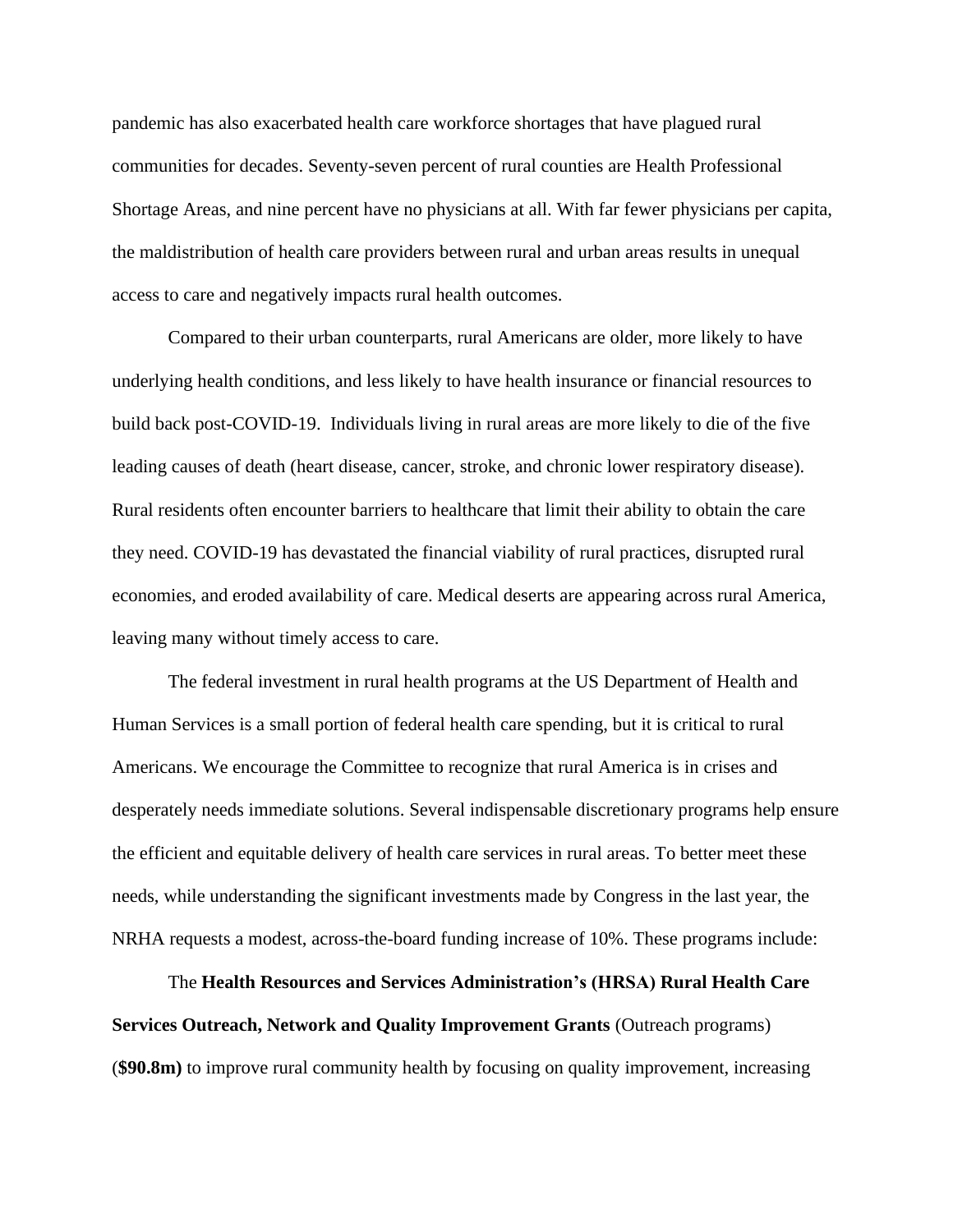health care access, coordination of care, and integration of services. The Outreach Grant Program funds critical community-based projects to increase access to care in rural communities, and Network Development Grants address the financial challenges of working with underserved rural communities. These grants can be targeted for specific pandemic needs, such as outreach and enrollment for COVID-19 vaccine. Additionally, these programs have the flexibility to focus on community-specific outreach and have an excellent track record of improving population health. More than 2 million people have benefited from Outreach programs, and more than 85% of funded programs continue to deliver services after grants have ended.

HRSA's **Rural Hospital Flexibility Grants (\$61.2m)** are used by states to implement specific rural strategies to ensure access to primary care in rural communities. Utilization of these grants is the most effective way to provide relief and resources to rural areas that have been severely impacted by COVID-19. These grants allow flexibility, targeted funding, and rapid distribution. This extraordinarily successful grant program can be used by hospitals to procure needed equipment, expand telehealth, and establish rural-specific pandemic recovery plans. Critical Access Hospitals (CAHs) provide essential services to their communities, and their continued viability supports access to care and the health of the rural economy.

Funding for HRSA's **Rural Health Policy Development (\$12.2m)** program is used to support the Federal Office of Rural Health Policy (FORHP) in advising the Secretary on rural health issues, conducting research on rural health, and providing support for grants that enhance health care delivery in rural communities. The program provides critical data and policy on rural access to care, the viability of rural hospitals, and availability of the rural health workforce.

HRSA's **State Offices of Rural Health (\$15m)**, located in all 50 states, help their rural communities build health care delivery systems. They accomplish this mission by collecting and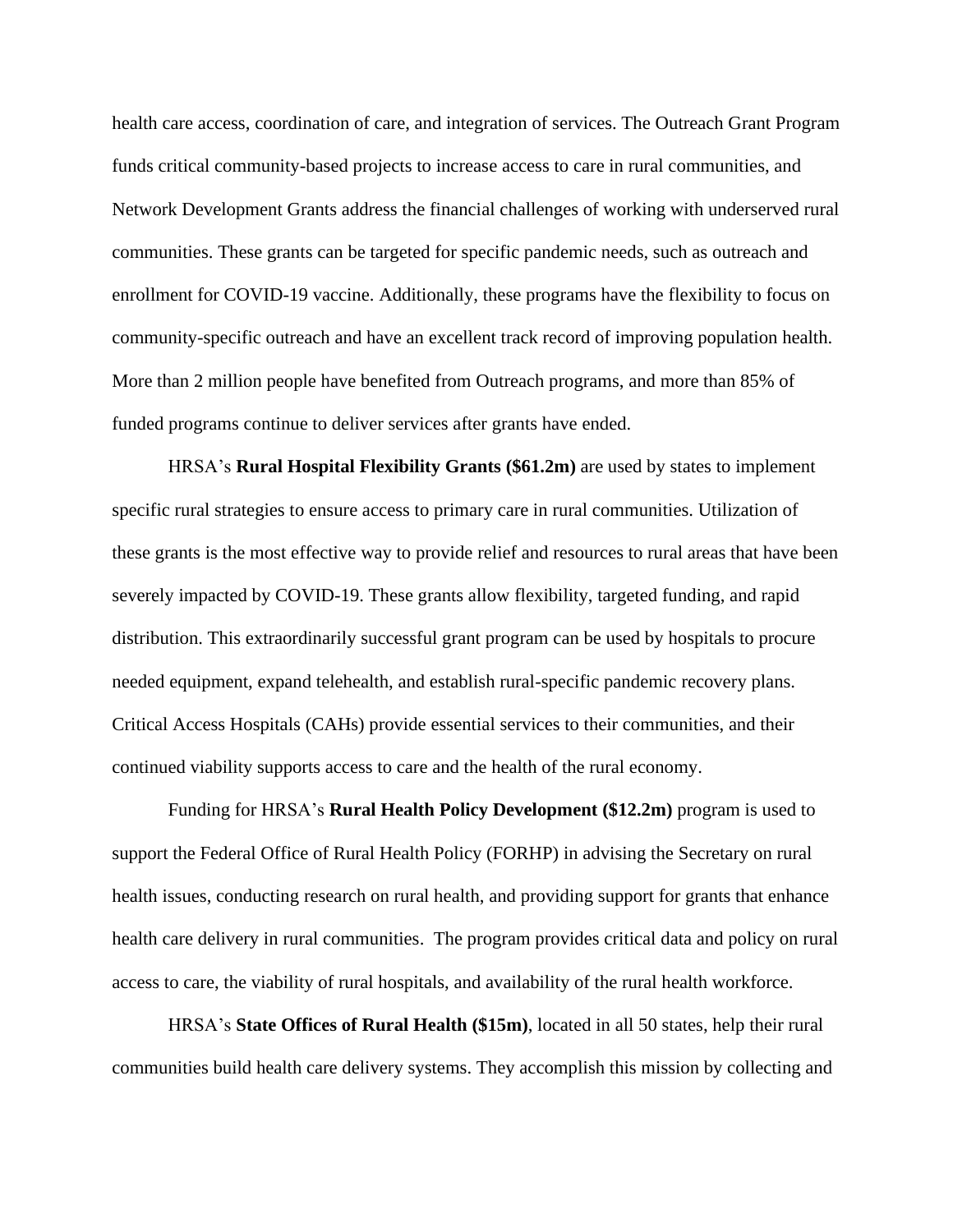disseminating information, providing technical assistance, helping to coordinate state rural health interests state, and by supporting efforts to improve recruitment of health professionals.

**Telehealth (\$37.4m)** funding for the HHS Office for the Advancement of Telehealth, including the Telehealth Network Grant Program, promotes the effective use of technologies to improve access to health services and to provide distance education for health professionals. NRHA calls on Congress to enhance the HHS Office for the Advancement of Telehealth authority to: advise the secretary on telehealth issues; create and staff an HHS Telehealth Advisory Committee; and administer grants, cooperative agreements, and contracts.

HRSA's **Rural Maternal and Obstetric Management Strategies (RMOMS) (\$12m)**  program aims to develop financially sustainable and integrated network models to increase access to maternal and obstetrics care in rural communities and ultimately improve maternal and neonatal outcomes.

HRSA's **Rural Residency Planning and Development Program (\$11m)** seeks to expand the number of rural residency training programs and subsequently increase the number of physicians choosing to practice in rural areas. For the purpose of this program, rural residencies are allopathic and osteopathic physician residency training programs that primarily train in rural communities.

HRSA's **Rural Communities Opioid Response Program (RCORP) (\$121m)** initiative aims to reduce the morbidity and mortality associated with substance use disorder (SUD), including opioid use disorder (OUD), in high-risk rural communities by providing funding and technical assistance to multi-sector consortia to enable them to identify and address OUD prevention, treatment, and recovery needs at the community, county, state, and/or regional levels.